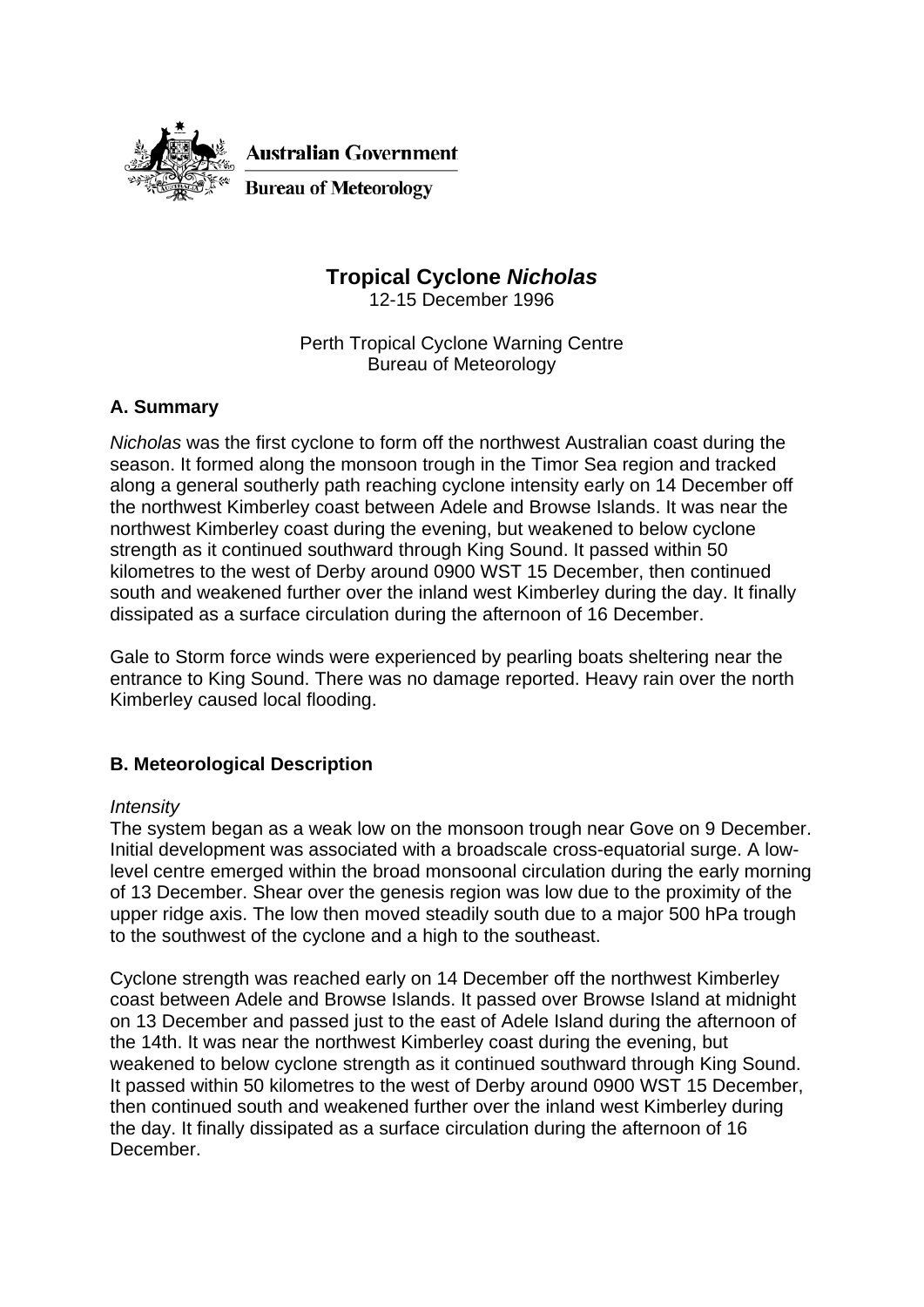*Nicholas* did not intensify significantly as it approached the coast strongly because the influence of increasing shear as it moved to the south of the 200 hPa ridge axis. The shear resulted from 850 hPa northeasterlies combined with strong (30-40 knots northwesterlies) at 200 hPa within 5 degrees south of the cyclone centre. This combined with land influences weakened Nicholas rapidly as it entered King Sound.

## *Motion*

From the time of formation the track of Nicholas was almost due south. The important synoptic influences on the motion were a major 500 hPa trough to the southwest of the cyclone and a high to the southeast which became more meridional in character during 13 December. An inspection of the region 5-10 degrees to the southeast of the cyclone centre during Friday (the so-called "steering box" region) would have indicated a westward component in the track. However this seems to have been balanced by the northwest flow on the southwest flank of the cyclone, as indicated by the Port Hedland wind at 500 hPa at 0500 UTC 13 December.

## **C. Impact**

Gale to Storm force winds were experienced by pearling boats sheltering near the entrance to King Sound. There was no damage reported. Heavy rain over the north Kimberley caused local flooding.

## **D. Observations**

#### *Wind/Pressure*

Estimated minimum central pressure: 985 hPa at 0400-0700 UTC 14 December Estimated average maximum wind speed: 50 knots (90km/h) Radius to gales: 100 kilometres (southern side), 60 kilometres (northern side)

### *Rainfall*

Kalumburu: 266 mm in 72 hours to 0900 WST on 16 Dec. Kuri Bay: 183 mm in 72 hours to 0900 WST on 16 Dec. Derby Airport: 113 mm, mostly recorded in the 24 hours to 0900 WST 15 December.

Table 1. Best track summary for *Nicholas 12 – 16 December 1996*  Note: Add 8 hours to convert to WST. Refer to best track database for complete track details.

|      |                 |     | Hour  | Position<br>Latitude | Position<br>Longitude | Max<br>wind<br>10 <sub>min</sub> | Central<br>Pressure | Rad. of<br>Gales |
|------|-----------------|-----|-------|----------------------|-----------------------|----------------------------------|---------------------|------------------|
| Year | Month           | Day | (UTC) | S                    | E.                    | knots                            | hPa                 | nm               |
| 1996 | 12              | 12  | 0700  | 11.0                 | 124.5                 | 25                               | 1002                |                  |
| 1996 | 12              | 12  | 1300  | 11.5                 | 124.2                 | 25                               | 1000                |                  |
| 1996 | 12              | 12  | 1900  | 12.0                 | 123.9                 | 25                               | 1000                |                  |
| 1996 | 12              | 12  | 2200  | 12.3                 | 123.9                 | 25                               | 1000                |                  |
| 1996 | 12              | 13  | 0100  | 12.7                 | 123.8                 | 30                               | 998                 |                  |
| 1996 | 12              | 13  | 0400  | 13.0                 | 123.8                 | 30                               | 998                 |                  |
| 1996 | 12              | 13  | 0700  | 13.3                 | 123.7                 | 35                               | 996                 |                  |
| 1996 | 12              | 13  | 1000  | 13.6                 | 123.6                 | 35                               | 996                 |                  |
| 1996 | 12              | 13  | 1300  | 13.9                 | 123.6                 | 35                               | 996                 |                  |
| 1996 | 12 <sup>2</sup> | 13  | 1600  | 14.2                 | 123.5                 | 35                               | 994                 |                  |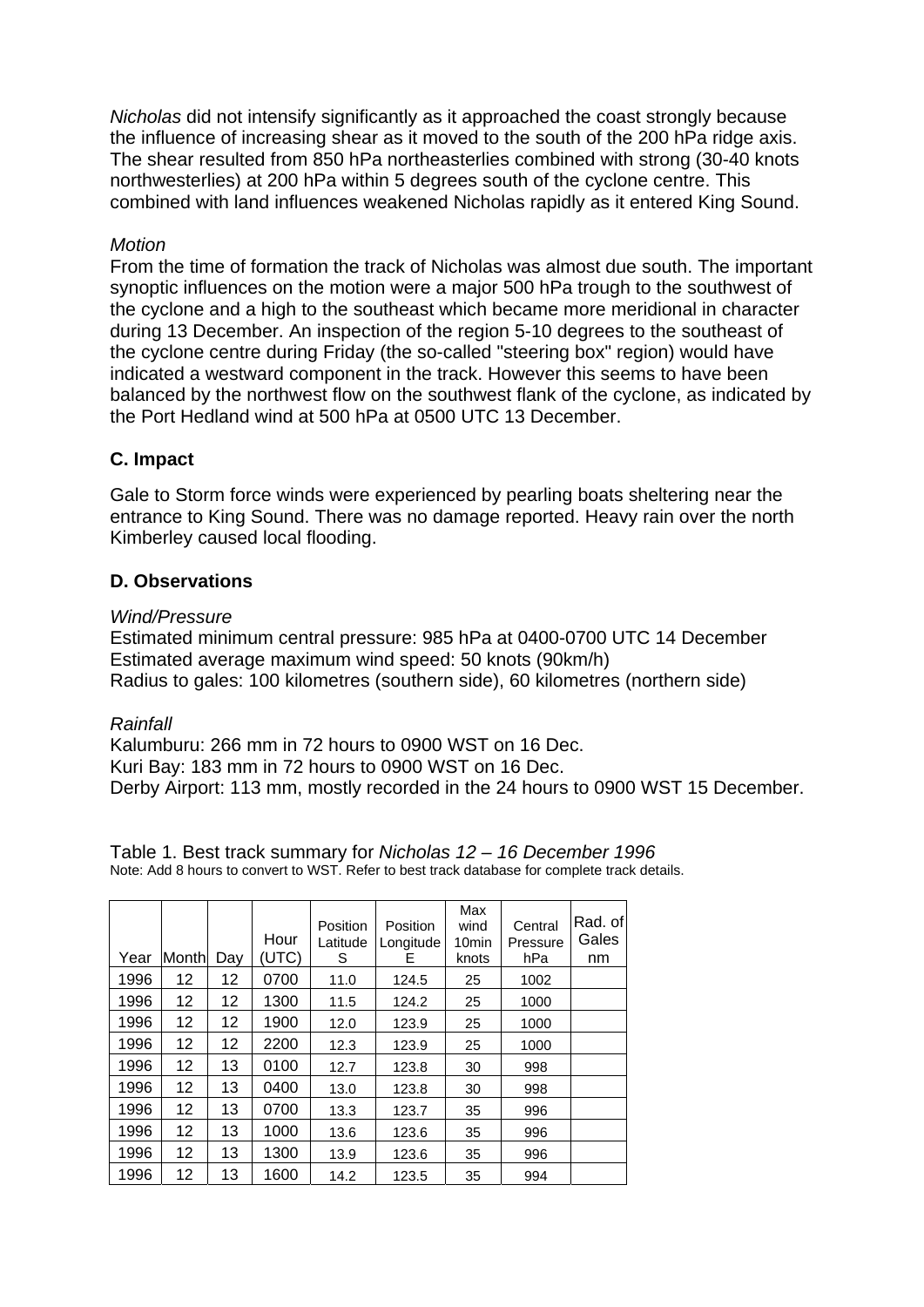| 1996 | 12 | 13 | 1900 | 14.4 | 123.5 | 40 | 992  | 55 |
|------|----|----|------|------|-------|----|------|----|
| 1996 | 12 | 13 | 2200 | 14.7 | 123.5 | 40 | 990  | 55 |
| 1996 | 12 | 14 | 0100 | 14.9 | 123.5 | 45 | 988  | 55 |
| 1996 | 12 | 14 | 0400 | 15.2 | 123.5 | 45 | 985  | 55 |
| 1996 | 12 | 14 | 0700 | 15.5 | 123.5 | 45 | 985  | 55 |
| 1996 | 12 | 14 | 1000 | 15.9 | 123.5 | 45 | 985  | 45 |
| 1996 | 12 | 14 | 1300 | 16.3 | 123.5 | 45 | 988  |    |
| 1996 | 12 | 14 | 1600 | 16.6 | 123.5 | 40 | 990  |    |
| 1996 | 12 | 14 | 1900 | 16.9 | 123.5 | 35 | 995  |    |
| 1996 | 12 | 14 | 2200 | 17.2 | 123.5 | 35 | 995  |    |
| 1996 | 12 | 15 | 0100 | 17.4 | 123.5 | 35 | 995  |    |
| 1996 | 12 | 15 | 0700 | 17.7 | 123.5 | 35 | 995  |    |
| 1996 | 12 | 15 | 1300 | 18.1 | 123.6 | 30 | 998  |    |
| 1996 | 12 | 15 | 1900 | 18.6 | 123.7 | 30 | 998  |    |
| 1996 | 12 | 16 | 0100 | 19.1 | 123.8 | 25 | 1000 |    |
| 1996 | 12 | 16 | 0700 | 19.7 | 123.9 | 25 | 1000 |    |